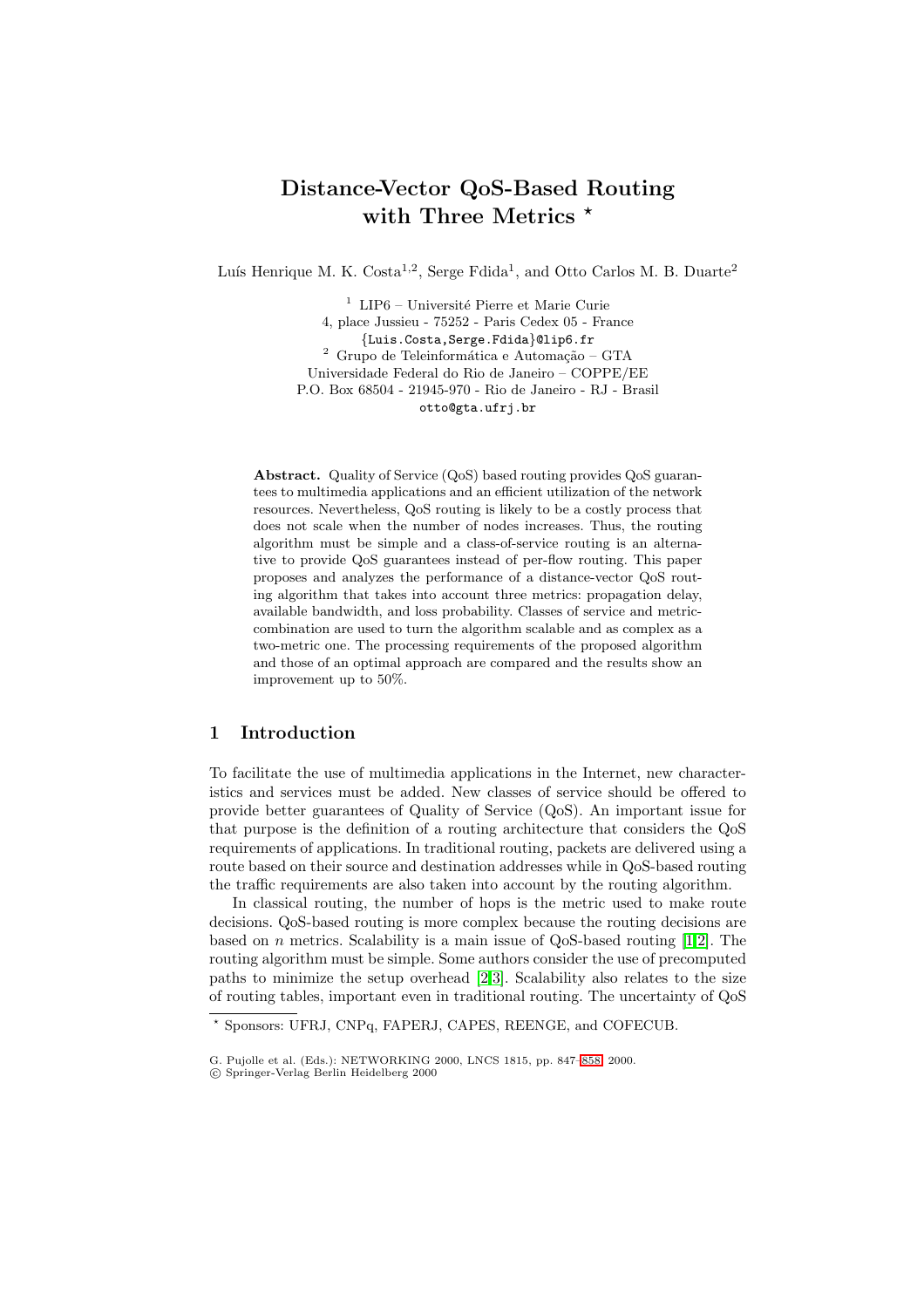parameters may also affect QoS routing, e.g., in a link-state protocol the network topology database may be out of date [\[4,5\]](#page-11-0). The routing algorithm may take into account these uncertainties. Setting the period of update messages is a tradeoff between the accuracy of QoS parameters and the protocol overhead [\[2](#page-10-0)[,6\]](#page-11-0).

 $Q$ oS routing is likely to be an expensive process  $[2]$  – it should not keep per-flow state in routers, as this approach is unscalable [\[7,8\]](#page-11-0). A more suitable solution is to use per-flow state only for special flows (flows that have stringent QoS requirements which demand a value-added service). Less demanding flows can be satisfied with a connectionless service, where routing is done per class of service and not per flow. In this work a class of service is defined by specific limits on a set of QoS requirements, e.g., end-to-end delay and available bandwidth. The application chooses the class of service that fits the best its requirements.

This paper discusses the approaches found in the literature and proposes an algorithm for unicast route computation based on distance-vectors. The algorithm is based on the SMM approach first presented in [\[9\]](#page-11-0), where the source routing version was proposed. This paper presents the distance-vector algorithm (SMM-DV) and results obtained from simulation. SMM-DV was implemented as an additional module to NS-2 (Network Simulator) [\[10\]](#page-11-0). The performance analysis compares SMM-DV with an optimal algorithm for three-metric route computation. The objective is to evaluate the processing requirements of the proposed algorithm. The results show an improvement up to 50% for SMM-DV.

The rest of the paper is organized as follows. Sections 2 and [3](#page-2-0) discuss the main issues related to QoS routing. Section [4](#page-4-0) presents our SMM-DV proposal. The proposed approach was implemented and tested, as shown in Section [5.](#page-6-0) Section [6](#page-10-0) presents some final considerations.

# **2 Routing Model**

Several routing protocols were developed for packet switched networks [\[11\]](#page-11-0). They are classified in distance-vector based (DV) and link-state based (LS), and they use variants of the Bellman-Ford and of the Dijkstra algorithm. There are two approaches for packet forwarding: source routing and hop-by-hop routing. In the first one, the packet header has a list of routers that must be traversed from the source to the destination (the source chooses the route). In hop-by-hop routing, each router chooses the next hop that a packet will follow. The routing model impacts QoS-based routing, as discussed in the next two sections.

## **2.1 Source Routing Versus Hop-by-Hop Routing**

Since QoS requirements are diverse, it is difficult to specify a set of requirements that applies to most applications. Therefore source routing, which computes forwarding paths on-demand on a per-flow basis, fits well. QoS-based source routing can be thought as a way to implement QoS paths for specific applications in enterprise networks. The source-routing concept is present in explicit routing [\[12\]](#page-11-0), which provides fixed paths to applications.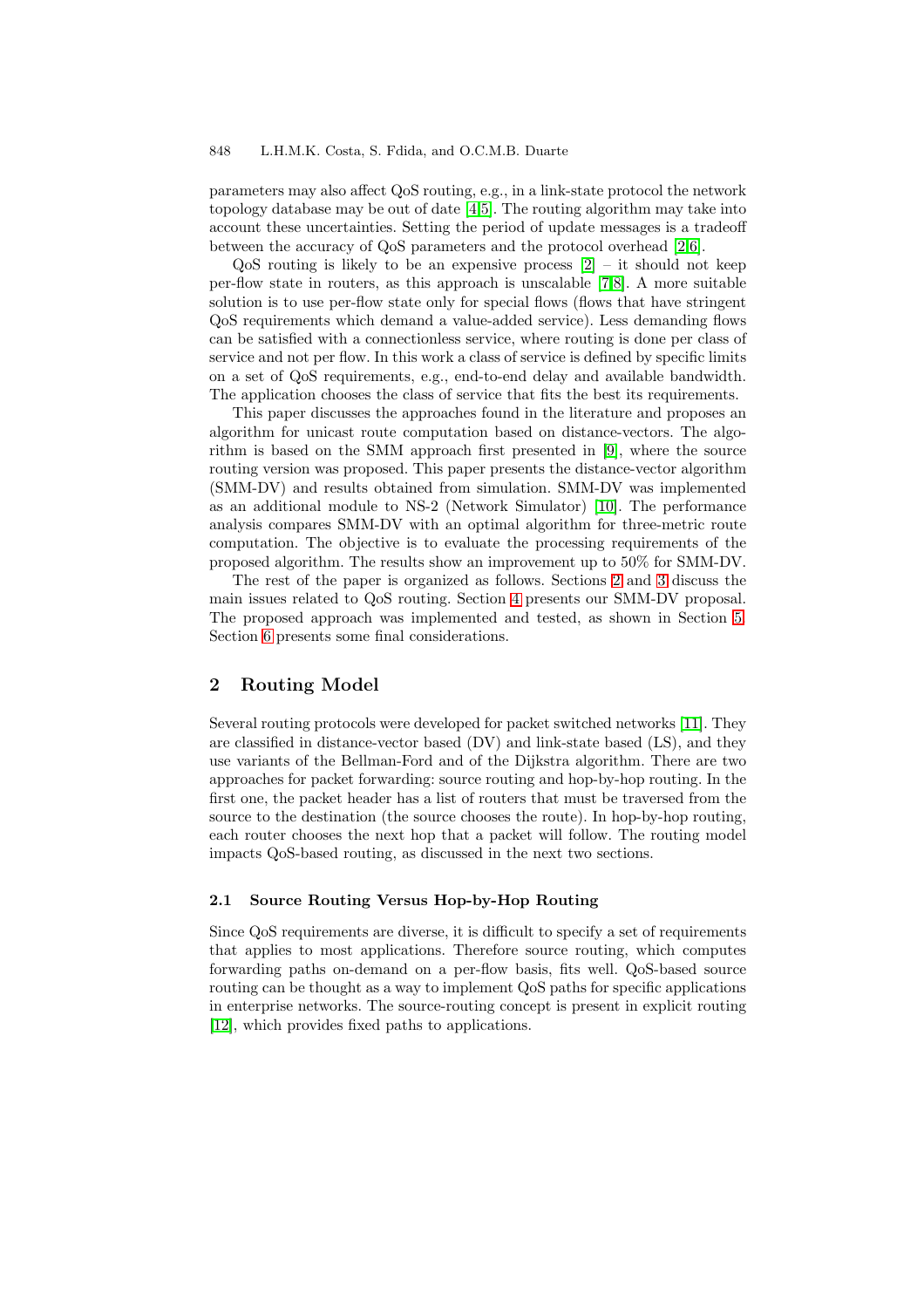<span id="page-2-0"></span>On the other hand, hop-by-hop routing allows distributed computation, produces smaller overhead, and reduces setup delays. It is currently the most common forwarding paradigm whereas source routing is only used for specific applications. This is due also to security issues, since to setup a route at the source one must know the entire topology. In general this information is not available, as many organizations may not want to divulge their internal topology.

#### **2.2 Dv versus LS Routing**

In DV routing each node knows its direct neighbors and keeps a database with the distance (hop count) to reach destinations in the network. Each node constructs distance-vectors and sends it to his neighbors. Routes are calculated by examining the vectors received and choosing the shortest path. DV protocols have problems such as slow convergence and creation of temporary forwarding loops. Several improvements were proposed to solve these problems [\[11\]](#page-11-0). RIP (Routing Information Protocol) [\[13\]](#page-11-0) is nowadays the most used protocol in the Internet for intra-domain routing despite the growth of OSPF (Open Shortest-Path First) [\[14\]](#page-11-0), a LS protocol.

In the LS model each router maintains a database with the complete network topology where each link is associated with a state. Link-state information is exchanged between routers. Since each node knows the entire topology, loops are easily avoided, the routing convergence is faster than with DV protocols, and source routing is easily implemented. However, LS protocols are inadequate for inter-domain routing because of the scalability and security issues involved. For inter-domain routing, protocols are currently being deployed based on variations of the DV algorithm, such as the path-vector approach [\[15\]](#page-11-0). Since in the LS model routers know the topology, it is easy to do per-flow routing [\[16\]](#page-11-0). On the other hand, for DV protocols the class-of-service approach is better suited.

# **3 Multi-constrained Routing**

Route computation constrained by multiple QoS restrictions is complex [\[17,18\]](#page-11-0). The algorithms may treat the metrics in different ways. The first difference is related to the metric correlation. End-to-end transmission delay depends on the link capacity, the reserved bandwidth, the propagation delay, the link loss probability, and the traffic model employed. Ma and Steenkiste [\[17\]](#page-11-0) proposed some algorithms based on dependent metrics but defining the metric relationship is a major problem.

Another way is to use metrics that are independent from each other. For instance, propagation delay is independent from the available bandwidth. In this case, the computational complexity of the algorithm is the main problem. Wang and Crowcroft [\[18\]](#page-11-0) showed that for certain combinations of QoS requirements the problem is NP-complete.

This work considers independent metrics. The proposals found in the literature treat the metrics in one of three ways: individually, as an overall cost, or by means of heuristics. The next sections discuss these approaches.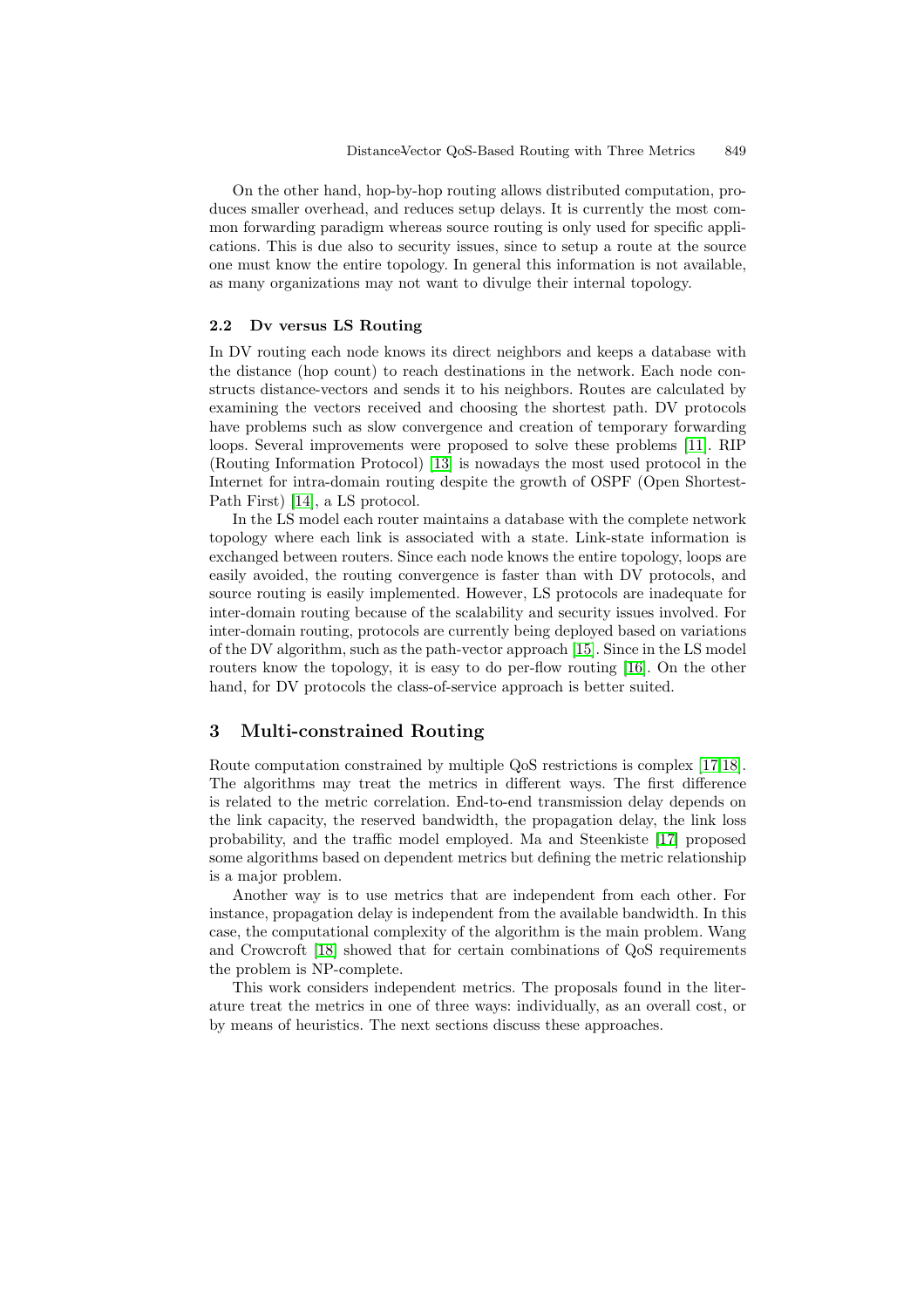#### **3.1 Multiple Metrics**

The complexity of the algorithm is function of the number of metrics treated and of their composition rules. The most usual requirements are delay, jitter, cost, packet loss probability, and bandwidth consumption. These metrics have different composition rules. If the metric of a path is the minimum value between all link metrics, the composition rule is concave. The additive and multiplicative cases are straightforward. Available bandwidth is concave. Delay, jitter, and cost are additive. The composition rule of loss probability is more complex. Let  $p$  be a path,  $lp(p)$  the path metric, and  $lp(i, j)$  the metric associated with the link between node  $i$  and node  $j$ . The composition rule for loss probability is given by

$$
lp(p) = 1 - ((1 - lp(i, j)) \times (1 - lp(j, k)) \times ... \times (1 - lp(q, r))).
$$
\n(1)

However, if the transmission-success probability is used instead of the loss probability, the composition rule turns multiplicative.

Wang and Crowcroft [\[18\]](#page-11-0) proved that finding a path subject to constraints on *n* additive and *m* multiplicative metrics is NP-complete if  $n + m \geq 2$ . Since bandwidth is concave, pruning infeasible links may treat it. Therefore, algorithms of reasonable complexity can only handle bandwidth and another metric.

#### **3.2 Single Mixed Metric**

Since algorithms based on a single metric are well known, a direct approach is to map the user's QoS requirements into a single measure and use it as metric. Given a path p, a mathematical function proportional to the bandwidth  $(B(p))$ and inversely proportional to the delay  $(D(p))$  and to the loss probability  $(L(p))$ can be defined (Equation 2). The path with the greater  $f(p)$  is the best route.

$$
f(p) = \frac{B(p)}{D(p) \times L(p)}.\t\t(2)
$$

The single mixed metric has two problems. First, maximizing  $f(p)$  does not guarantee each of the QoS requirements. Second, the composition rule of this function is hard to define since the composition rules of its parameters are different. Nevertheless, the single mixed metric is used in many proposals [\[16,19\]](#page-11-0). This approach does not guarantee each QoS requirement individually, but adjusting the metric weights in the overall cost may increase the importance of a particular requirement.

#### **3.3 Heuristics**

There are different heuristic proposals for QoS routing [\[15,20,21\]](#page-11-0). The algorithm in [\[19,20\]](#page-11-0) uses one metric to find a path, and then it tests if this path respects the other QoS requirements. If not, it uses another metric as the routing decision factor, and so on. When a feasible path is found the algorithm stops.

In general, these approaches may be based on two hypotheses. First, they may suppose centralized routing, i.e., the router knows the entire topology [\[19,20\]](#page-11-0). This is true for LS routing but not for DV routing. Second, some approaches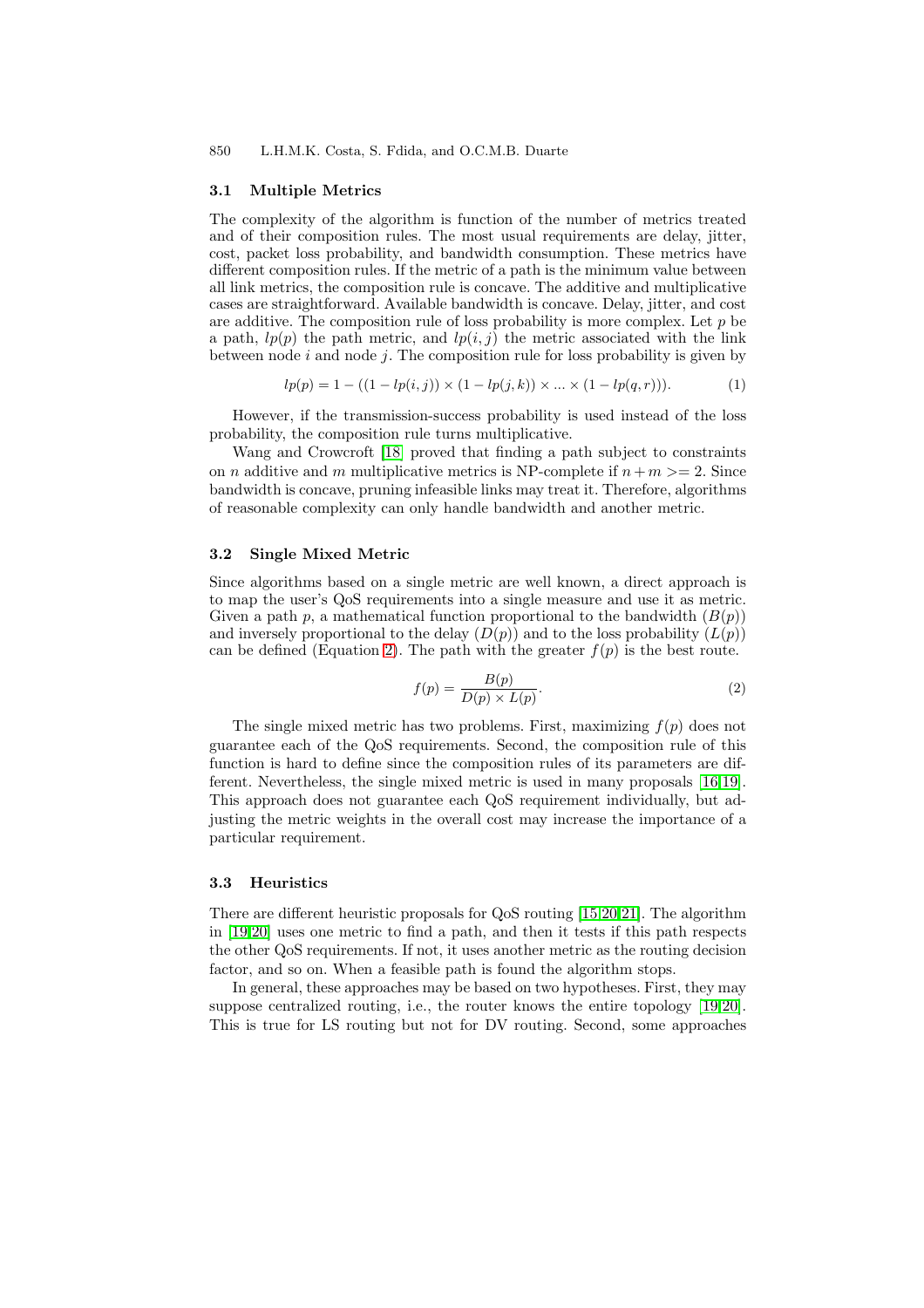<span id="page-4-0"></span>try to find a feasible path: this may lead to problems in hop-by-hop routing as route decisions made by all routers must be coherent at the risk of not being able to avoid loops. The use of feasible paths supposes some kind of connectionoriented behavior or source routing [\[15,21\]](#page-11-0). These hypotheses are not valid for hop-by-hop packet forwarding and DV routing. This paper proposes a routing algorithm adapted to hop-by-hop routing based on distance-vectors.

## **4 The SMM-DV Algorithm**

In a companion paper, we proposed the Single Mixed Metric (SMM) routing [\[9\]](#page-11-0). This proposal is a simple source-routing algorithm that finds routes subject to three constraints: bandwidth, delay, and loss probability. The key idea is to execute a search in the network graph to eliminate all arcs that do not meet the bandwidth restriction and then to run a modified version of Dijkstra's algorithm. In this scheme, the source knows the network topology.

In this paper we propose and analyze the performance of the Single Mixed Metric - Distance Vector (SMM-DV) algorithm for hop-by-hop routing. SMM-DV uses a single mixed metric that combines delay and loss probability. Instead of loss probability, the algorithm uses the logarithm of transmission-success probability function (slog) to avoid complex composition rules. Furthermore, we assume that routes can not have more than 90% of loss probability, that is,  $0 < |slog| < 1$ . As ms unit is likely to be appropriate [\[22\]](#page-11-0) to represent delay, we assume that delay is an integer. As a consequence, we have a simple single-metric representation of delay and loss, where the integer part is delay and the decimal part represents loss.

The usual approach in current hop-by-hop routing algorithms is to compute the best path to every destination. With a single metric, the best path is easily defined. With multiple metrics, however, the best path with optimal values for all parameters may not exist at all.

Actually, the objective of QoS routing is not to find the optimal path, but a feasible path. Nevertheless finding a feasible path is inadequate for distributed route computation based on distance-vectors. Permanent loops may be formed since routers do not know the entire topology. To avoid this, we adopted the approach of [\[18\]](#page-11-0). The shortest-widest path is loopless [\[18\]](#page-11-0). In fact, the "shortest" property avoids loops. This design decision guarantees the absence of loops at the expense of not finding some feasible paths.<sup>1</sup> In the algorithm that follows, the bandwidth precedes the delay metric. This centralized version of the algorithm is based on the Bellman-Ford's algorithm for distance-vector route computation.

Let  $G = (N, A)$  be a network with N nodes and A arcs. Each arc  $(i, j)$  is assigned two real numbers:  $b_{ij}$  is the available bandwidth and  $u_{i,j} = slog_{i,j} + d_{i,j}$ is the single mixed metric, where  $slog_{i,j}$  is the logarithmic transmission-success probability and  $d_{i,j}$  is the propagation delay.

<sup>1</sup> E.g., the shortest-widest route may not meet the delay constraint, while another route with less bandwidth (although still enough) meets the delay requirement.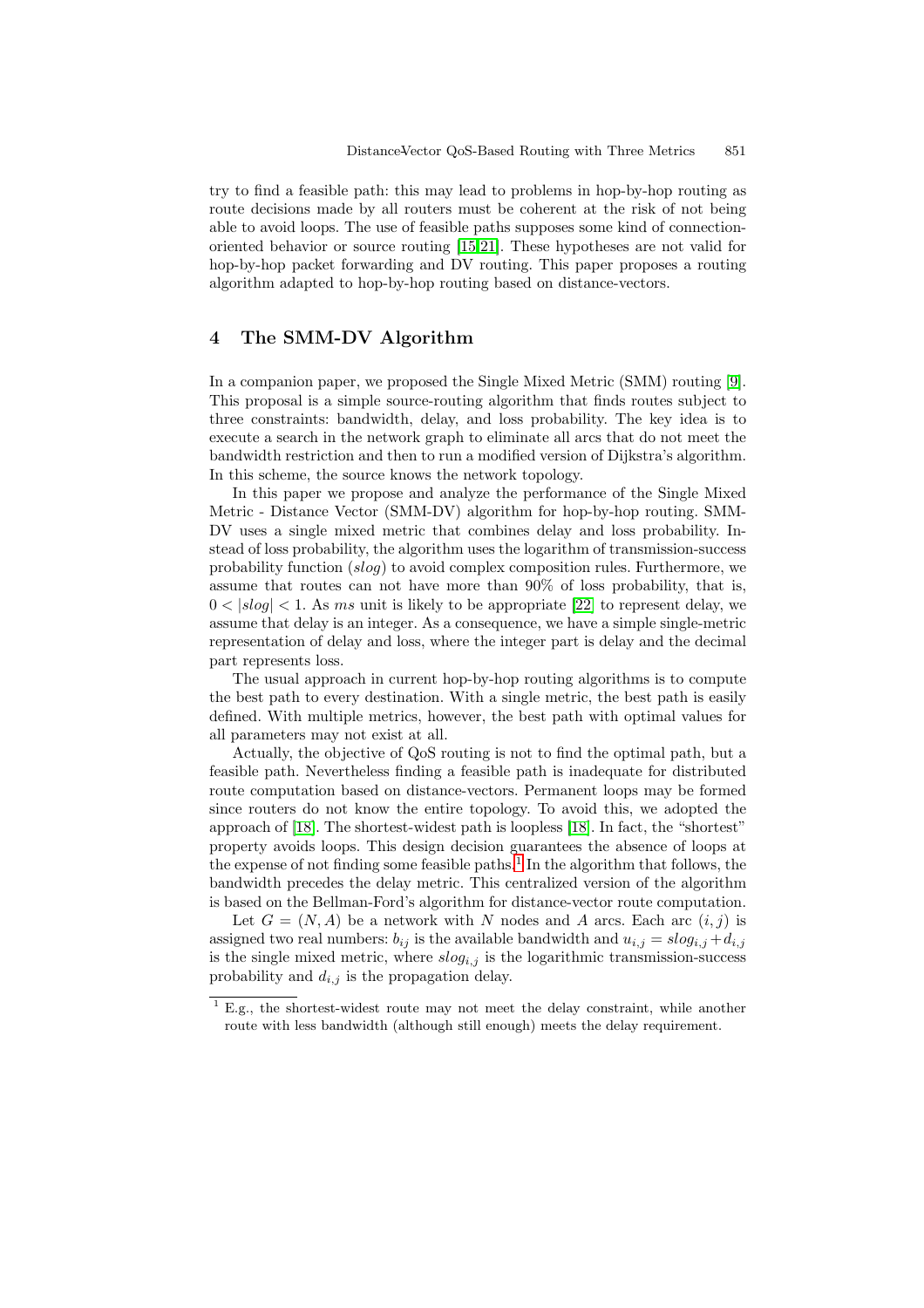When arc  $(i, j)$  is inexistent  $b_{ij} = 0$  and  $u_{ij} = \infty$ . Given a path  $p =$  $(i, j, k, ..., q, r)$ , the path width,  $w(p)$ , is  $min[b_{ij}, b_{jk}, ..., b_{qr}]$  and its length is  $l(p) = u_{ij} + u_{jk} + ... + u_{qr}$ . Given three constants, **B** the minimum bandwidth, **D** the maximum delay, and **P** the maximum logarithmic transmission-success probability  $(\mathbf{U} = \mathbf{D} + \mathbf{P})$  is the maximum single mixed metric), the problem is to find a path, p, between i and r such that  $w(p) \geq \mathbf{B}$  and  $l(p) \leq \mathbf{U}$ : in our case, the shortest-widest path with three constraints.

Suppose node 1 is the source and  $h$  the number of arcs away from this node. Let  $B_i^{(h)}$  and  $U_i^{(h)}$  be the width and the length of the shortest-widest path from node 1 to node *i* within *h* hops. By convention,  $B_1^{(h)} = \infty$  and  $U_1^{(h)} = 0$  for all h. Adding a length checking, when multiple widest paths are found, produces the shortest-widest path algorithms. The SMM-DV algorithm is as follows:

Step 1:  $\forall i \neq 1 : h = 0$  and  $B_i^{(0)} = 0$ Step 2:  $\forall i \neq 1$ , find  $K = \{k \mid w(1, ..., k, i) = \max_{1 \leq j \leq N} [\min[B_j^{(h)}, bij]] \wedge w(1, ..., k, i) \geq \mathbf{B}\}.$ Step 3:  $\forall i \neq 1$ , if  $\#K > 1$ , find  $k \in K$  $l(1, ..., k, i) = \min_{1 \leq j \leq N} [U_j^{(h)} + u_{ji}] \wedge l(1, ..., k, i) \leq \mathbf{U} \wedge s \log(1, ..., k, i) \leq \mathbf{P}.$ Step 4:  $B_i^{(h+1)} = w(1, ..., k, i)$  and  $U_i^{(h+1)} = l(1, ..., k, i)$ . Step 5: If  $h \geq A$ , the algorithm stops. If not,  $h = h + 1$  and go to step 2.

Step 2 finds the maximum-bandwidth paths from node 1 to node  $i$  within h hops (and tests if the bandwidth is enough). When multiple widest paths are found, the minimum-length path is chosen (step 3). Step 3 also checks if the chosen path has a *slog* value smaller than  $P$ , where  $slog_{ij}$  is the decimal part of  $u_{ij}$ . Thus the loss probability is guaranteed without any additional search. Step 4 updates width and length of the path from node 1 to node i.

The optimal approach takes into account the metrics separately. This leads to a similar algorithm, where step 2 chooses the widest path, step 3 chooses the shortest path (minimum delay) and an additional step chooses the path with minimum loss probability. This additional search turns the approach unscalable. The optimal algorithm has two path lengths instead of one, so  $U_i^{(h)}$  is replaced by  $D_i^{(h)}$  and  $Slog_i^{(h)}$ . The optimal algorithm is as follows:

Step 1:  $\forall i \neq 1 : h = 0$  and  $B_i^{(0)} = 0$ Step 2:  $\forall i \neq 1$ , find  $K = \{k \mid w(1, ..., k, i) = \max_{1 \leq j \leq N} [\min[B_j^{(h)}, bij]] \wedge w(1, ..., k, i) \geq \mathbf{B}\}.$ Step 3:  $\forall i \neq 1$ , if  $\#K > 1$ , find  $Y = \{y \in K \mid d(1, ..., y, i) = \min_{1 \leq j \leq N} [D_j^{(h)} + d_{ji}] \wedge d(1, ..., y, i) \leq D\}.$ Step 4:  $\forall i \neq 1$ , if  $\#Y > 1$ , find  $y \in \overline{Y}$  $slog(1, ..., y, i) = min_{1 \leq j \leq N} [Slog_j^{(h)} + slog_{ji}] \wedge slog(1, ..., y, i) \leq P.$ Step 5:  $B_i^{(h+1)} = w(1, ..., y, i)$ ,  $D_i^{(h+1)} = d(1, ..., y, i)$  and  $Slog_i^{(h+1)}$  $= s \log(1, ..., y, i).$ Step 6: If  $h \geq A$ , the algorithm stops. If not,  $h = h + 1$  and go to step 2.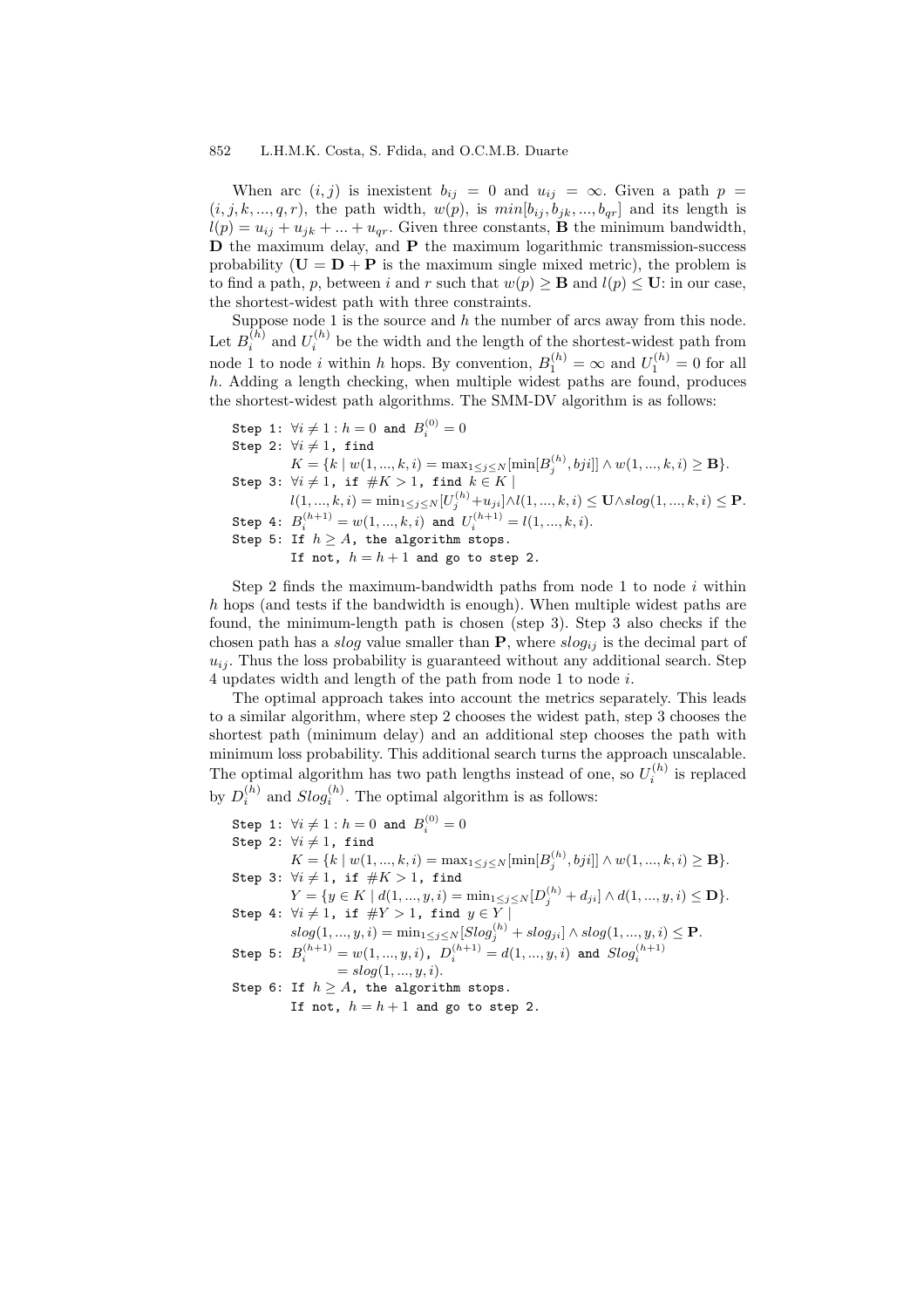<span id="page-6-0"></span>The distributed version of these algorithms is simple. Each router periodically receives distance-vectors from its neighbors and chooses the best route among the possible options. SMM-DV takes advantage of the proposed single metric to find the route consuming fewer steps.

### **5 SMM-DV Simulation**

We implemented the SMM-DV algorithm in NS-2[\[10\]](#page-11-0). NS-2 has a dynamic implementation of the Bellman-Ford routing algorithm that is the base of our work. Our implementation consists of two new routing modules and a modified link interface that admits three metrics: propagation delay, available bandwidth, and packet loss probability. The packet classifier takes into account the packet type and maps it onto three classes of service.

|                | QoS guarantees |                     |                                      |
|----------------|----------------|---------------------|--------------------------------------|
|                |                |                     | CoS Delay Bandwidth Loss probability |
| $\Omega$       |                | $ 10 \; ms $ 1 Mbps | 0.04                                 |
| 1              | $40$ ms        | $5 \; Mbps$         | 0.04                                 |
| $\overline{2}$ | $40 \; ms$     | $1 \; Mbps$         | 0.01                                 |

**Table 1.** Classes of Service.

Each class of service (CoS) is characterized by QoS guarantees on bandwidth, delay, and loss probability. Within a specific class of service one requirement is more important than the others.<sup>2</sup> Table 1 presents the classes of service used in our implementation. The QoS values are not based on real applications but chosen to differentiate the classes of service. Each service has one strong guarantee: delay (CoS 0), bandwidth (CoS 1), or loss probability (CoS 2).

The optimal algorithm for CoS 1 is exactly the one presented in Section [4.](#page-4-0) Bandwidth is optimized, then delay and loss probability are minimized. The optimal algorithm for CoS 0 is obtained by inverting the order of steps 2 and 3 (so delay is first minimized); for  $\cos 2$  step 4 precedes step 2 (so loss probability is first optimized).

The SMM-DV algorithm for CoS 1 is the one presented in Section [4,](#page-4-0) where bandwidth is first optimized, then the single mixed metric is minimized. CoS 0's algorithm first finds the paths that minimize the single mixed metric (they also minimize delay) and among these paths it chooses the one with maximum bandwidth. SMM-DV for CoS 2 finds the paths with minimum loss probability (the rational part of the single mixed metric) and afterwards the widest path among these. Delay is not minimized but the path is delay-constrained.

<sup>2</sup> For example, an application may have a strong requirement on the end-to-end delay but low bandwidth consumption (e.g., voice traffic). We can also imagine that for some applications the most important is to have high bandwidth available (e.g., video transmission), and real-time applications that demand high reliability (e.g., telemedicine) for which the loss probability must be minimized.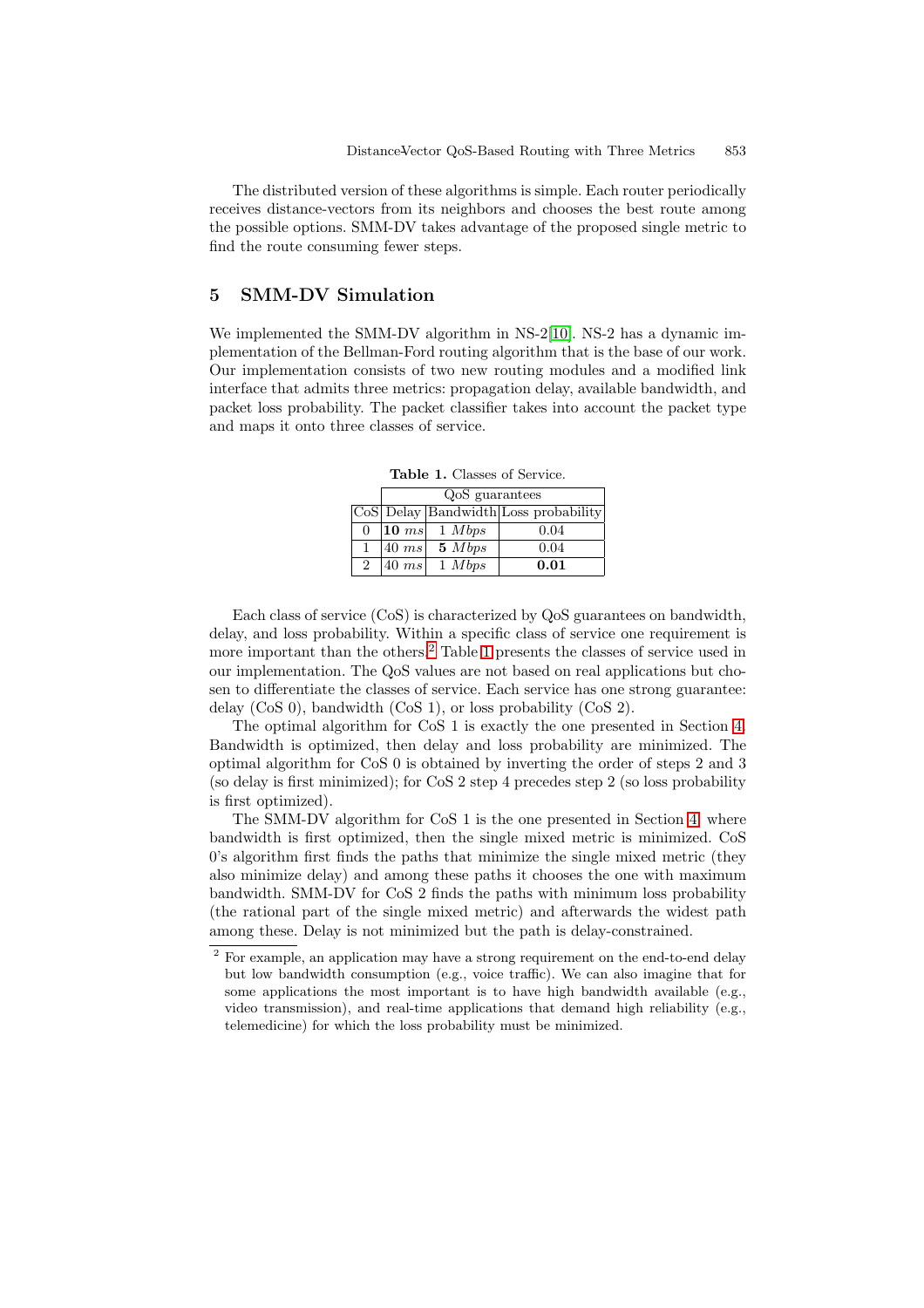<span id="page-7-0"></span>Our proposal was evaluated through the implementation of two protocols. The first one (3M) uses the optimal algorithm that searches the route using the metrics one by one. The second protocol uses the SMM-DV algorithm. SMM-DV does not find the route with optimal values for all three metrics, as does 3M, but finds a route constrained by the QoS requirements defined for each class of service. Therefore the routes may be different for some source-destination pairs.

The performance metric is the time complexity [\[23\]](#page-11-0) expressed in steps: when a node receives routing update messages it recomputes its routes. A meter counts the number of loops needed by the routing algorithm to compute routes. This measure reflects the processing requirements of the algorithm. In the experiments link failures produced routing updates.

#### **5.1 Topologies**

Several topologies were produced by the GT-ITM topology generator [\[24\]](#page-11-0). The flat model was used. Nodes are placed on a plane with a grid: with a probability p a link is put between a pair of nodes; link delay is proportional to the distance between the nodes in this grid. The generator was modified to produce values for link delay, bandwidth, and loss probability. These values are used just for route computation. Physically, all links have the same bandwidth, delay, and loss probability. The objective is to measure the algorithm complexity. We generated topologies with 10, 15, 20, 25, 30, and 35 nodes. The parameter  $p$  was decreased for the 35 node topology due to limitations in NS.



**Fig. 1.** Two of the test topologies.

The model used does not represent well the Internet structure since it is purely random. Nevertheless it can model one routing domain: it is the approach used in [\[24\]](#page-11-0), where Internet topology generation is studied. The model can give some clues on the issues involved in the deployment of inter-domain QoS routing. Despite its limitations, this model was useful in analyzing the complexity of the algorithm regarding routing dynamics.

#### **5.2 Experiments**

The objective of our experiments is to measure the processing requirements of QoS routing. This is done through the analysis of the trace files produced by the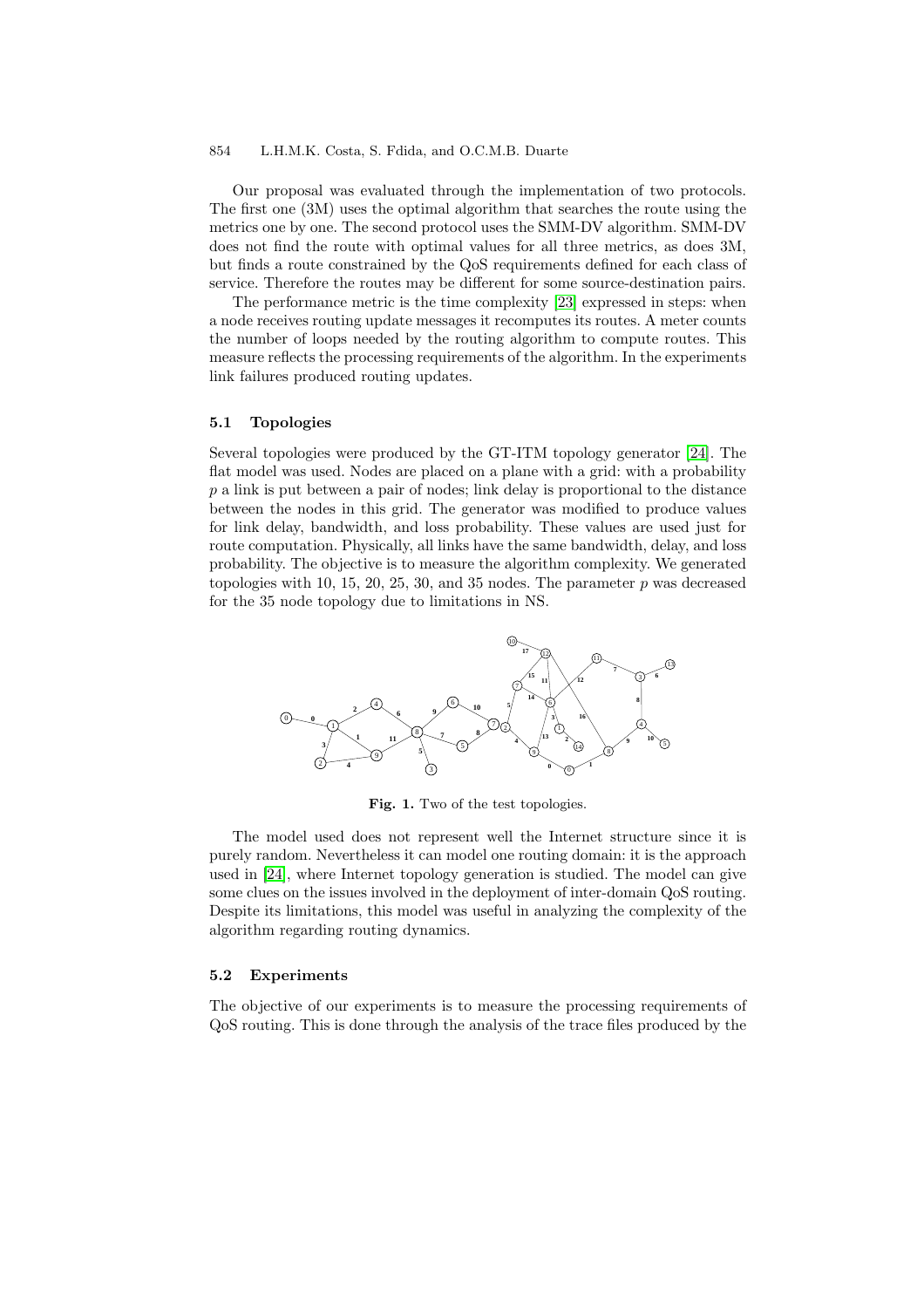<span id="page-8-0"></span>meter mentioned before. Each simulation lasts for 2.5 seconds. During the first moments, all routers exchange messages that enable them to compute routes for every destination in the network. Then, at  $t = 1.0s$ , one link goes down, it goes up at  $t = 2.0s$ . The experiment is repeated for each link in the topology.

The Bellman-Ford algorithm has a problem of convergence: counting to infinity [\[11\]](#page-11-0). Protocol configuration limits "infinity" to a finite number (16 is usual with RIP [\[13\]](#page-11-0)). For metrics other than the hop-count (integer) the definition of infinity is not so evident. Our first experiments presented problems due to too large values of "infinity". With slow convergence, the nodes exchange a huge number of messages, this leads to congestion which causes routing messages losses, slower convergence and the production of more routing messages; this leads to more congestion and so on. The choices of the infinity value and of the metric granularity define the convergence speed. Therefore infinity was empirically chosen: 50 for delay, 0 for bandwidth and 0.05 for loss probability. With this approach it was possible to obtain simulations with topologies up to 25 nodes without routing-packet losses. With 30 nodes, there were some losses; with 35 nodes, as "infinity" became short, some source-destination pairs became unreachable. An option to setting various infinity values is to add the hop-count metric just for counting to infinity. Metric granularity influences also link-state QoS routing since it affects the amount of update messages produced [\[2,](#page-10-0)[6\]](#page-11-0).



(b) 15-node topology. **Fig. 2.** Processing requirements at each node.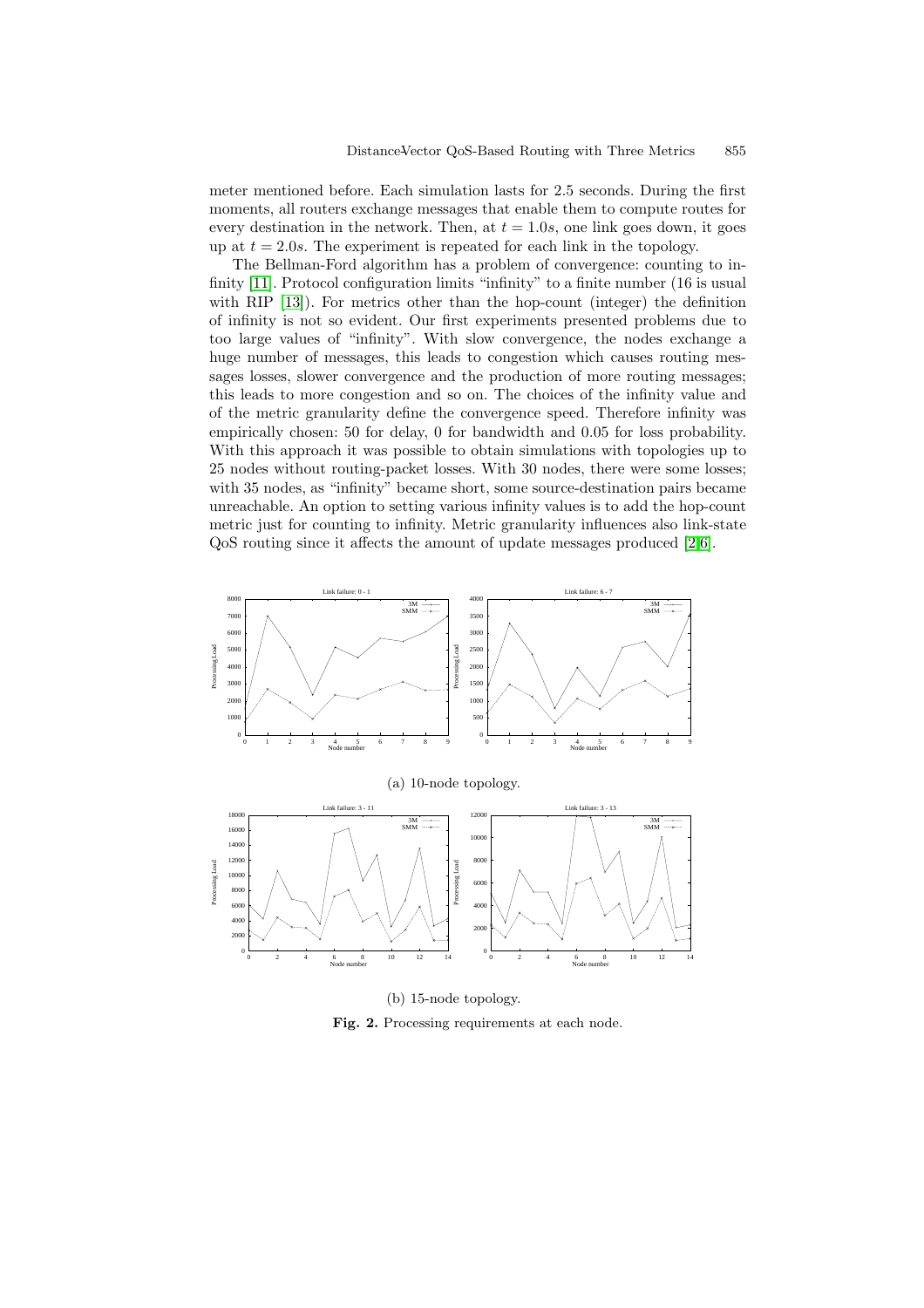#### <span id="page-9-0"></span>**5.3 Analysis**



**Fig. 3.** Global processing requirements.

Figure [2](#page-8-0) shows experiments made for the ten and fifteen-node topologies presented in Figure [1.](#page-7-0) Each graph corresponds to a specific link failure. Nodes that have more neighbors experience a higher processing charge. Intuitively, these nodes have more options in choosing the next hop to a destination (and receive more routing messages than nodes with just one neighbor). This is the case of nodes **8**, **1**, and **9** in the 10-node topology and of nodes **6**, **7**, and **12** in the 15-node topology. On the other hand, nodes that have just one neighbor have the lightest load: **0** and **3** in Figure [1](#page-7-0) and **5**, **10**, **13**, and **14**, as well as **1** (that has two neighbors, but one of them is **14**) in Figure [1.](#page-7-0)

The failure of link 0.1 produces a higher processing charge than that of link  $6-7$  in the 10-node topology (the graphs in Figure [2\(a\)](#page-8-0) have different scales). In the first case the network is disconnected: node **0** becomes unreachable forcing the other nodes to count to infinity.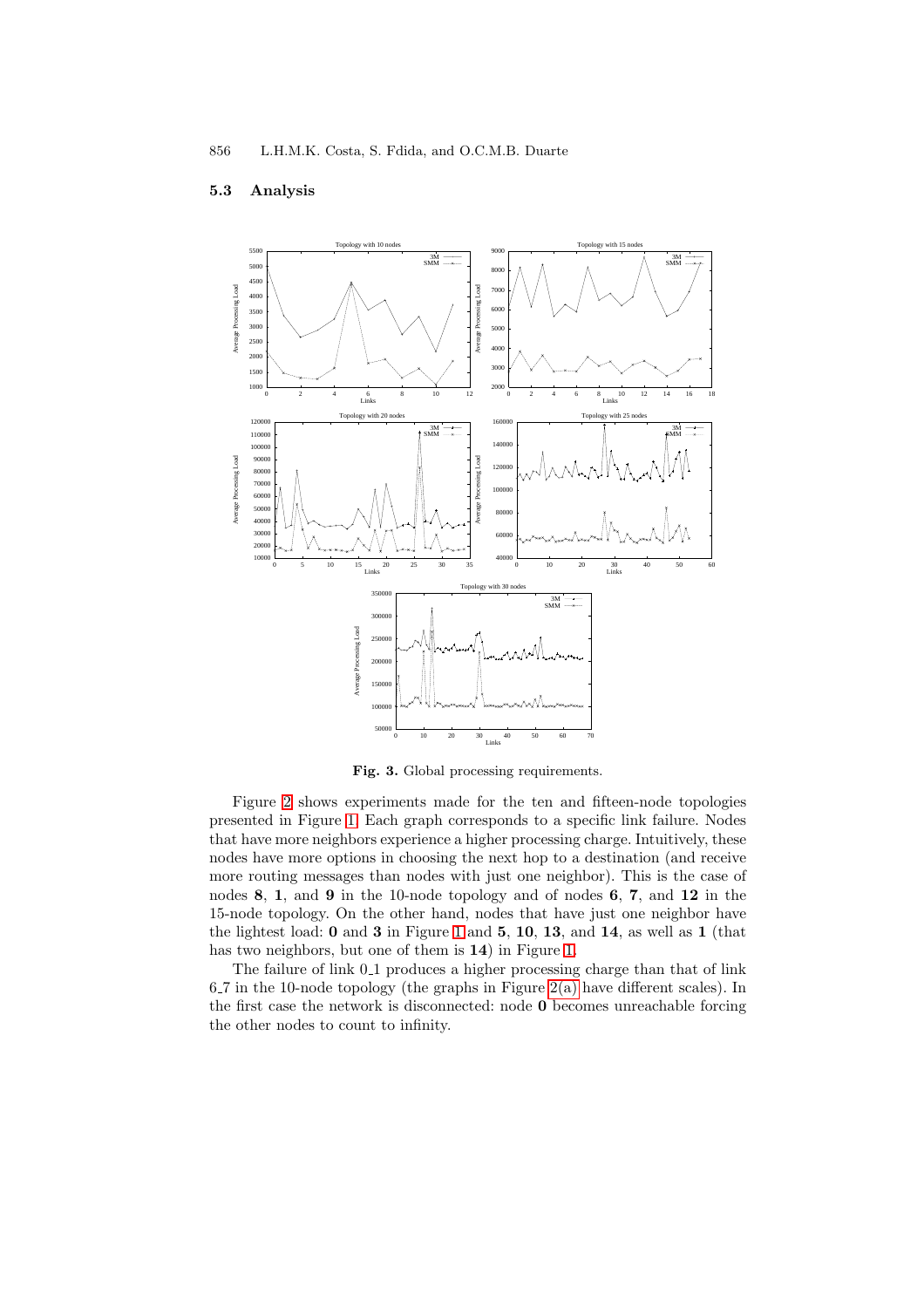<span id="page-10-0"></span>Figure [3](#page-9-0) has one graph per topology, each one present the average processing load (on all nodes in the topology) versus the link failure.The effect of different link failures is observed. The higher processing requirements are observed:

- **–** when the topology is disconnected (links 0 and 5 in the 10-node topology, and links 3 and 17 in the 15-node topology);
- **–** when the link failure adds to the graph diameter, slowing the routing convergence (links 7 and 9 in the 10-node topology and links 1, 7, and 12 in the 15-node topology).

SMM-DV may perform worse than 3M - see, e.g., when link 5 in the 10-node topology fails. Although SMM-DV discovers routes more quickly, it may present a slower convergence if 3M uses the delay metric for counting to infinity and SMM-DV uses the single mixed metric which has a finer granularity. Nevertheless, this is not likely to happen as our experiments showed. The global processing requirements increase with the topology size. The advantage of SMM-DV over 3M, the optimal algorithm, is as large as 50%.

## **6 Conclusion**

QoS routing provides better QoS guarantees to applications and improve the network resource utilization. Nevertheless QoS routing is a costly mechanism. Improved scalability can be achieved by class-of-service based routing.

Scalability and security issues arise in the use of link-state protocols for QoS routing. Storing the complete network topology does not scale and knowing the entire topology is not always the case. Therefore a distance-vector like protocol is more adapted for QoS routing in some cases.

SMM-DV is an algorithm for distance-vector QoS routing that computes routes per class of service taking into account three metrics. SMM-DV is as complex as the two-metric algorithm proposed in [\[18\]](#page-11-0). This paper compared the processing requirements of SMM-DV with that of an optimal algorithm, 3M. Simulations used randomly generated topologies. The average performance gain of SMM-DV is as large as 50%. We also observed that the network topology influences the processing requirements of DV QoS routing. Nodes that have more neighbors experience bigger processing charge. On the other hand, the link failure is more critical when the network is disconnected and when the network diameter is increased. Therefore DV QoS routing takes advantage of highly connected networks.

# **References**

- 1. E. Crawley, R. Nair, B. Rajagopalan, and H. Sandick, RFC2386: A Framework for QoS-Based Routing. Network Working Group, Aug. 1998.
- 2. G. Apostolopoulos, R. Guerin, S. Kamat, and S. K. Tripathi, "Quality of service based routing: A performance perspective," in ACM SIGCOMM'98, pp. 17–28, Sept. 1998.